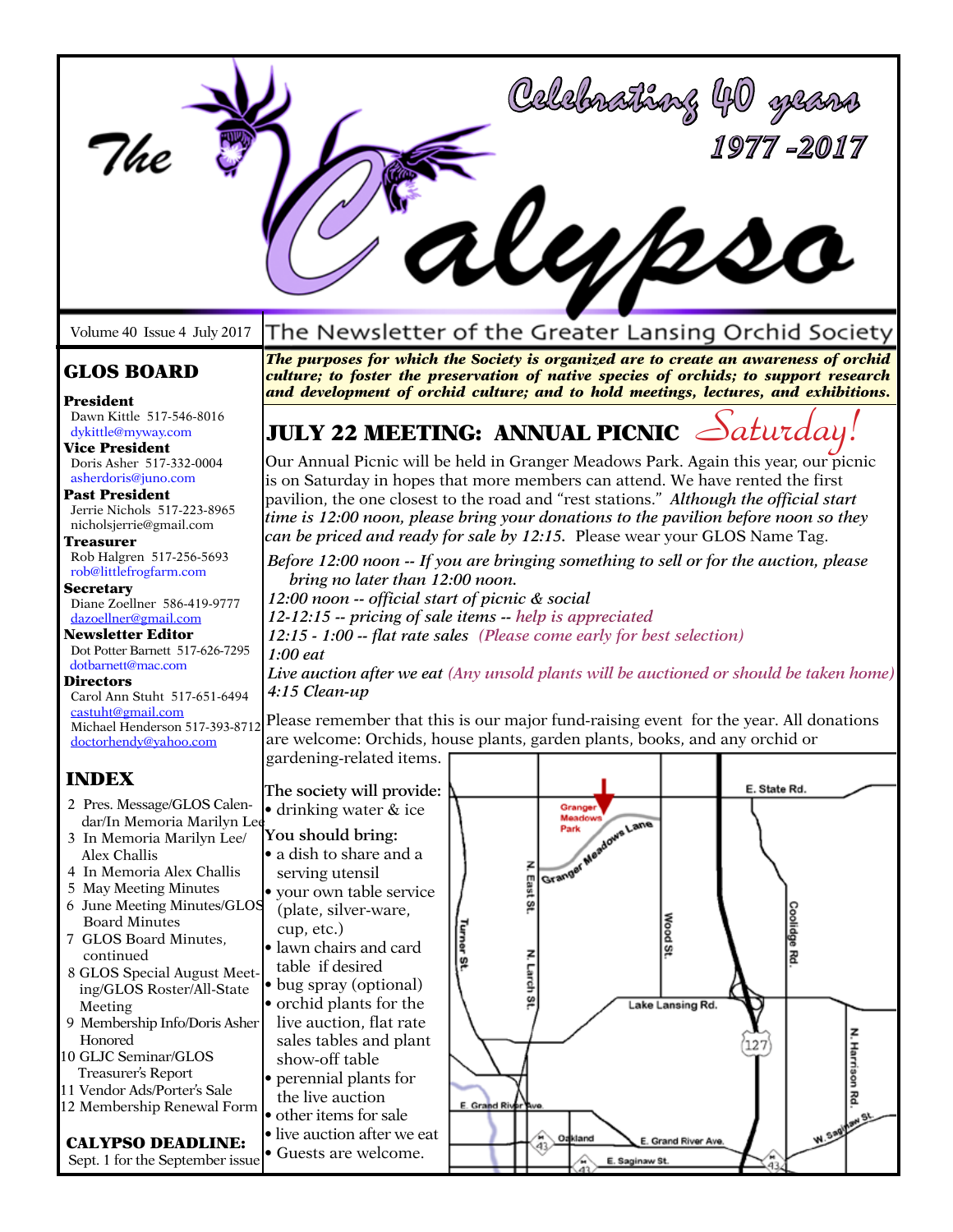# PRESIDENT'S MESSAGE -- Dawn Kittle

Dear fellow members,

It was with trepidation that I became president. However with the help and support of all of you I feel now at ease. This position is not without its anxiety levels. The first meeting went well, I thought, thanks to all of you.

The first item of business was the 3x5 cards. On these you were to write any ideas or programs that you would like to see. The response was overwhelming and many ideas from a few were received. A few were speakers on Miltoniopsis, on Phragmipedium culture, a video called "Plants Behaving Badly" by David Attenborough, growing orchids under lights, growing on the windowsill, and common pest control. One member, Abby Skinner, is willing to write and/or speak about the newest research on orchids.

The board and I will look into all of these suggestions. Remember you can always hand me card with your ideas at any time. Now if the creek doesn't rise and the moon doesn't fall in the ocean I will be at the picnic. That would be a good time to give me any ideas or requests.

On a sadder note we lost a long time member and an integral part of our society. That is Marilyn Lee. There should be an item in this newsletter about her. She will be greatly missed. Second another member, Alex Challis, is in Ann Arbor in intensive care at the U.M. Hospital after suffering a heart attack. We all pray and hope for his recovery.

See all of you at our potluck picnic and remember to bring plants of any kind for the auction.

### DEATH TAKES MARILYN LEE FROM GLOS

- Doris Asher, Society Archivist

Her husband Hans let us know that Marilyn Lee died June 18, 2017, after a brief illness from a particularly aggressive form of leukemia. Marilyn was among the longest term members of our Society – her name appears for the first time in our 1978 membership roster – 39 years! (Remember, too, that GLOS came into existence in 1977 – Marilyn was almost a charter member.) She was the Society Secretary from 1980 – 1982 and its President in 1985, 1986, and the year 2000. GLOS honored her as Orchidist of the Year in 1996. One of her greatest contributions to GLOS was the fabulous array of "Orchids in Use" entries she gathered together for our annual show – this competition was among the very finest and largest of any show in the region. Another of her passions was orchid conservation – she created native orchid gardens at both the Harris Nature Center in Meridian

She was an active judge with the American Orchid Society for 24 years having achieved fully accredited judging status

diverse collection in her greenhouse attached to their house. She almost always contributed several beautiful plants to GLOS exhibits both at our own show and at away shows. She earned at least 70 AOS awards from 1986 to the present and usually gave them the clonal name 'Okemos' or same variant of it, such as 'Okemos Little One'.

We extend our heartfelt sympathy to her husband Hans, their children Pauline and Paul and their grandchildren. Rest in peace, Marilyn – you have lived a long life filled with beauty and grace. Thank you.

→ Thanks to May refreshment volunteers: Dawn Kittle, Carol Ann Stuht, and Ioana Sonea. Ioana Sonea and Michele volunteered to bring in refreshments for the August 19th meeting.

# GLOS CALENDAR OF EVENTS

 $\rightarrow$  July 22 - GLOS Picnic

**→ August 19** - GLOS Special Meeting #3 - Kristen Uthus will talk about Japanese Orchids (See p. 8)

**→ September 16** - GLOS General Meeting - Deciphering orchid names and the Internet - tentative

**→ October 14** - All-State Society meeting - Francisco Miranda and George Hatfield (see p. 8)

➜ February 24-25, 2018 - GLOS Orchid Show and Sale

Township and also in the Fenner Arboretum in Lansing.

in 1993. A superb grower, Marilyn maintained a large,

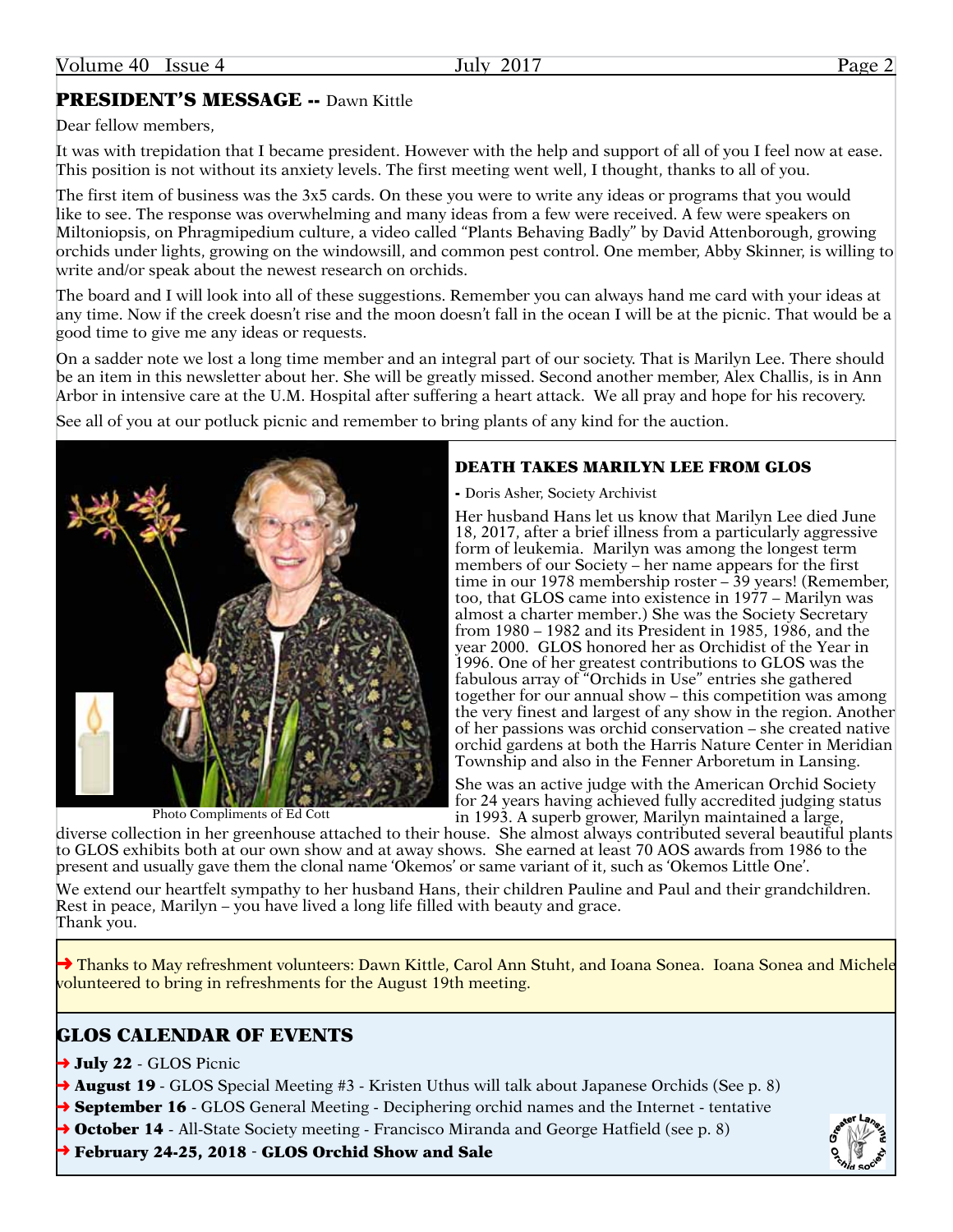#### *What follows are thoughts and remembrances from GLOS members and AOS judges:*

#### *From email from Eugenia (Renate deZacks' daughter) received Tuesday, June 20, 2017:*

My deepest condolences and sorrow to both Marilyn's family and friends -which mean to you Doris, all of you on the cc list, and all the orchid enthusiasts near and far --and community friends; this is absolutely heartbreaking --Marilyn Lee was a name that came up weekly in conversations with my mom for decades -- her teaching, her arrangements, her judging, her taste and her leadership style and vision were "signature" graciousness. She was so sweet and thoughtful towards my mom in hard times and nice times -- providing an orchid when my mom broke her ankle, inviting her for a lunch in her home upon recovery, being there for organizational pow wows and on and on. So much energy. So much vibrancy. And always poise. I am sorry I did not know she was so ill.

#### *From email from Larry Watson, Jr. received Tuesday, June 20, 2017:*

Of all the people I've met in the orchid life she was a one of a kind! From her asking for cut flowers at judging and even her requesting Sausage and Sauerkraut. I had an amazing time knowing and learning from her. I am saddened to know such a wonderful lady has left us. THANK YOU, Marilyn Lee

#### *From email from Sharon Alden received Tuesday, June 20, 2017:*

I remember some of my first meetings at GLOS. Marilyn was one of the first members to welcome me, and always made a point to talk to me at other meetings. Will miss her beautiful smile.

#### *From email from Pete Ostlund received Friday, June 23, 2017:*

I remember that Marilyn was very interested in Michigan native orchids. I know she helped maintain the slipper orchids at one or 2 local arboretums. She also took day trips looking for native orchids in bloom. She told me about her trips several times.

She was also interested in helping new members and recruiting new members. I think I attended one or 2 meetings at her house as part of her efforts.

She was always inquisitive and friendly. She will be missed.

#### *From email from Carol Ann Stuht received Thursday, June 1, 2017:*

I feel ill. Marilyn was mentor and friend. Exasperating at times but always well meaning. I would not be in GLOS if not for her.

#### *From email from Diane Zoellner received Thursday, June 1, 2017:*

Marilyn was the person who approached me to do the children's corner for the orchid show. She had so much energy. What a loss.

#### *From email from Ed Cott received Tuesday, June 20, 2017:*

I did find that photo I mentioned. I took this at the GLJC a couple years ago. Marilyn had brought in a Schomburgkia cross, not for judging but just for "show & tell". That was something she did quite often. I took the photo so we would have one to put in our Newsletter when she was our scheduled speaker. She was quite proud of the plant that stood almost as tall as she was.

I remember when she came to Windsor, she and Hans visited, and we had a delightful breakfast and then off to the Windsor OS meeting. She was a hit with our group and spoke about the Native Orchids of the Great Lakes. I had invited her back to speak to us this past April and everything was arranged - she was going to talk about the principles of design as it related to displays and floral arranging. Unfortunately we had to move our meeting date to the week following which presented a conflict for her and she could not come. I tried to re-schedule when I saw her at the GLJC in May, she said she was staying close to home for health reasons - alluding to an ailment but not one I attributed to something as dire as it was.

I will miss Marilyn terribly. She has been a mentor, a good friend and a strong supporter. Often strongly opinionated and perhaps a bit stubborn, I enjoyed being on her judging teams - both AOS and ribbon judging. She was one of the first people to talk to me when I first came to the GLJC to observe and instantly made me feel welcome and at ease. She was also very generous. She started divesting of some of her library a few years ago and would often bring a box of her books for me to select from and/or to contribute to the WOS library. It was always my observation that she really loved being an orchid judge and being with everyone at the center.

Mario Ferrusi once said to me that the best part of being involved with orchids was the many people you meet and become friends with. I count Marilyn as one of those I had the distinct pleasure of knowing and calling a friend.

#### *Calypso Editor's note:*

Marilyn's strength of character, energy and independence was a role model I can never emulate. Her example of naming her awards after her home town prompted me to do the same. She encouraged me to join her trip to the Chicagoland Orchid Festival when I was just getting my feet wet in orchids, and we shared in a trip to the Redlands Festival in Florida when I was totally immersed. She was always kind, and I never remember hearing a negative comment from her about another person.

#### ALEX CHALLIS HAS DIED - Doris Asher, Society Archivist

Alex Challis died at the age of 55 on June 26, 2017, a few days after a severe heart attack. Alex joined GLOS eight years ago, in May 2009, and was very helpful to the Society serving as a frequent, talented speaker, a judge and a vendor at our annual Show, and most recently as a member of our Nominating Committee. He served as a judge with the American Orchid Society for seventeen years, becoming fully accredited in October 1999. In the Great Lakes Judging Center, Alex gave numerous presentations and served as one of our auctioneers at fund-raising events. *Continued on p.4*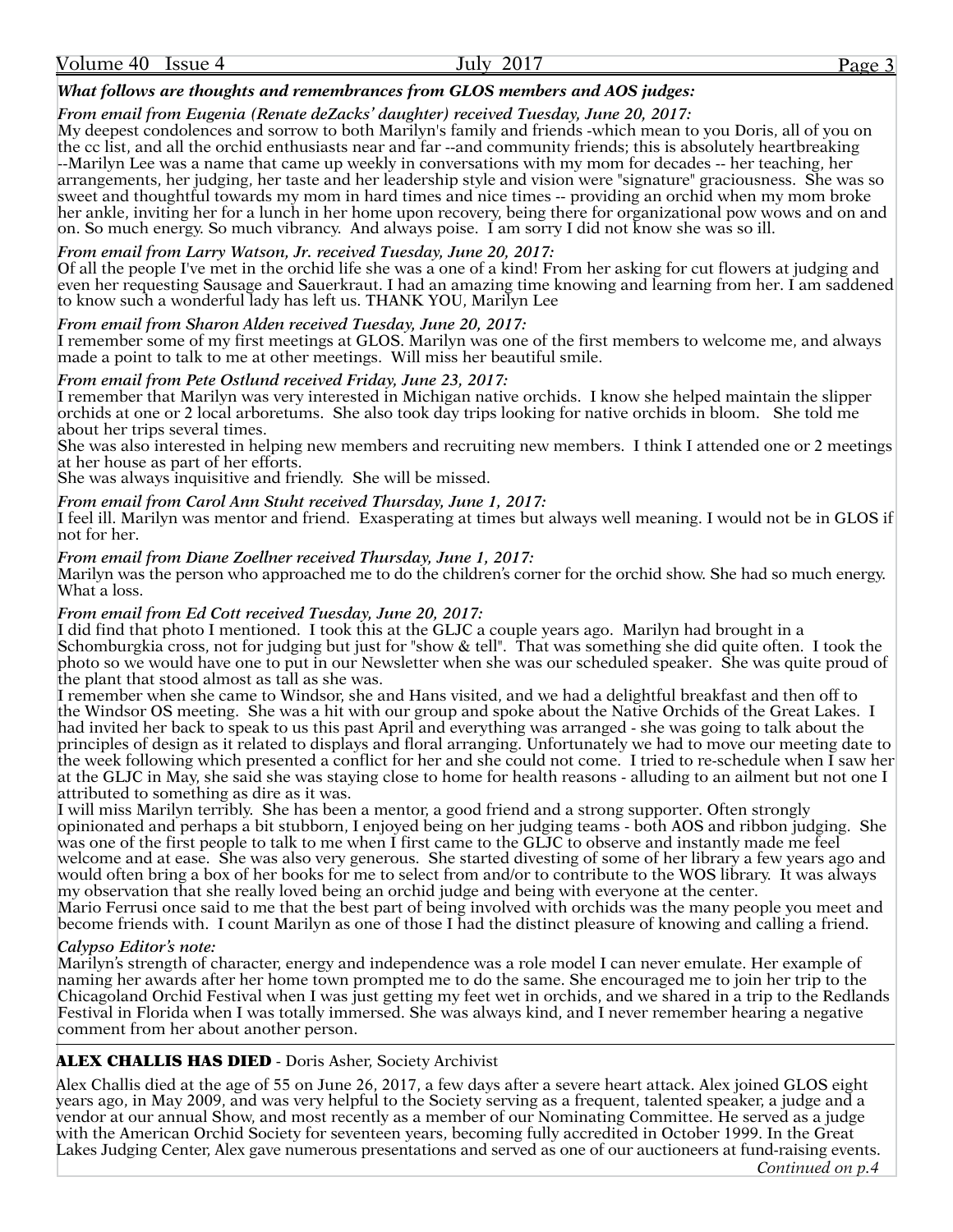#### Volume 40 Issue 4 July 2017 Page 4

#### *Continued from p. 3*

When my husband Jim died in 1996, Alex established the "Jim Asher Trophy" in the Ann Arbor Orchid Society show schedule, given to the best Paphiopedilum species – Alex often honored me by having me choose the winner. Even as we grieve our loss, we extend our condolences to his parents and brother and, especially, to our colleagues in Alex's primary orchid society, the Ann Arbor Orchid Society, in which he was President at the time of his death.

#### *What follows are some thoughts and remembrances from the people who knew him:*

#### *From Facebook posting by Larry Watson, Jr. on Monday, June 26, 2017*

Alex Challis - Thank you and I'll miss you! He was a massive help to most people and a pain to others, but to me he was a beer loving , Orchid selling, joke cracking, crazy guy. Thankful to have had the time to know each other and I'll remember the things you taught me forever. Although not the best looking guy heheh, I will with tears remember your face always as it was always there for all of the orchid events. I will miss his ability to always lighting up the judging program.

#### Tear filled thank you!

#### *From email from Dawn Kittle received on Monday, June 26, 2017:*

So very sad. So young to be done with run on earth.

His many achievements were numerable. For me I will remember his sense of humor and kindness. Especially whenever I clerked with him for the shows. We had this bantering going about my pronunciations of the various orchids. I will surely miss him a lot.

#### *From email from Dot Barnett received on Monday, June 26, 2017:*

Words cannot express my sadness. As I was watering my orchids this morning, I noted all the plants I've purchased from him over the years, and thought about what a great person and asset he is to the orchid community. Then I came in the house and read Kristen's note. I'm sure I'm joining everyone who knew Alex in a similar grief. Some things are hard to accept - this is one of them. I am grateful for the orchids he brought into my life, as he came with them.

#### *From email from Kristen Uthus received on Monday, June 26, 2017:*

With a heavy heart, I have to report that Alex Challis passed away at 9:45 this morning.

He was surrounded by his family and has been visited by many friends since his heart attack June 15. He leaves a huge hole in our corner of Orchid World, and he will be impossible to replace. He was everyone's go-to guy for all questions orchid and generally agreed to be a walking encyclopedia of orchid knowledge. Moreover, he has been the glue holding together the Ann Arbor Orchid Society. He was a fun-loving, witty, smart, and truly unique character who will be sorely missed.

#### *From email from Bill Porter received on Monday, June 26, 2017:*

How to memorialize two such opposite individuals, fairly, each absolutely vital to their organizations.

Marilyn Lee, the judge, hobbyist, membership seller, fund raiser, Orchidist of some repute, friend, garden clubber, sunshine spreader, trooper. She was a trooper, not to be denied enjoying an orchid show just because of the weather, or the distance, "what's that got to do with anything". She was there if anyone was. She spread sunshine, usually upbeat and happy to be doing what she loved to do. A garden club member, who sold memberships as something everyone who was a member should be doing. A friend of mine joined because of Marilyn, and is quite happy Marilyn was so forceful in recommending this gal join up and participate. Marilyn was a friend I bumped into frequently, being in the same orchid societies and judging many of the same shows. Marilyn could grow orchids, show orchids and judge orchids, sort of the orchids trifecta. She was always selling greens at Christmas time as a fund raiser for the garden club. I don't think she ever retired, except from her career as a public health nurse. If she belonged, she thought all her friends and acquaintances should also belong, and Marilyn pushed

folks to get off their duffs and participate. Marilyn as a judge was a little slow for me, because I always wanted to get back to my sales table. She always wanted to get it right. Marilyn was vital to the Greater Lansing Orchid Society Shows, and almost single-handedly fought to make the orchids-in-use section the biggest and best in the Midwest at least. "Vital" is a good descriptor for Marilyn.

Alex Challis, a vital cog in several wheels in my orchid circle. He would be here, there, most everywhere orchids were, as a grower, seller, judge, and informed horticulturist. When I needed suggestions for an orchid I was not successful with, I asked Alex. And I wasn't the only one. He was always informal, usually late, and always missed if a model train meeting interfered. He was so vital and young, it is going to be hard getting used to his absence. He always had a humorous and friendly way about him, that made him so accessible. The consummate "go to" guy. Constantly helped my wife Marilyn on occasions while she tended the sales table in my absence, answering questions for the customers, and helping make the sale. From a Vendors standpoint, he was the Ann Arbor Orchid Society Show. I was privileged to know Alex, and know him as a friend. Many are with me on that.

Photo courtesy of Kristen Uthus





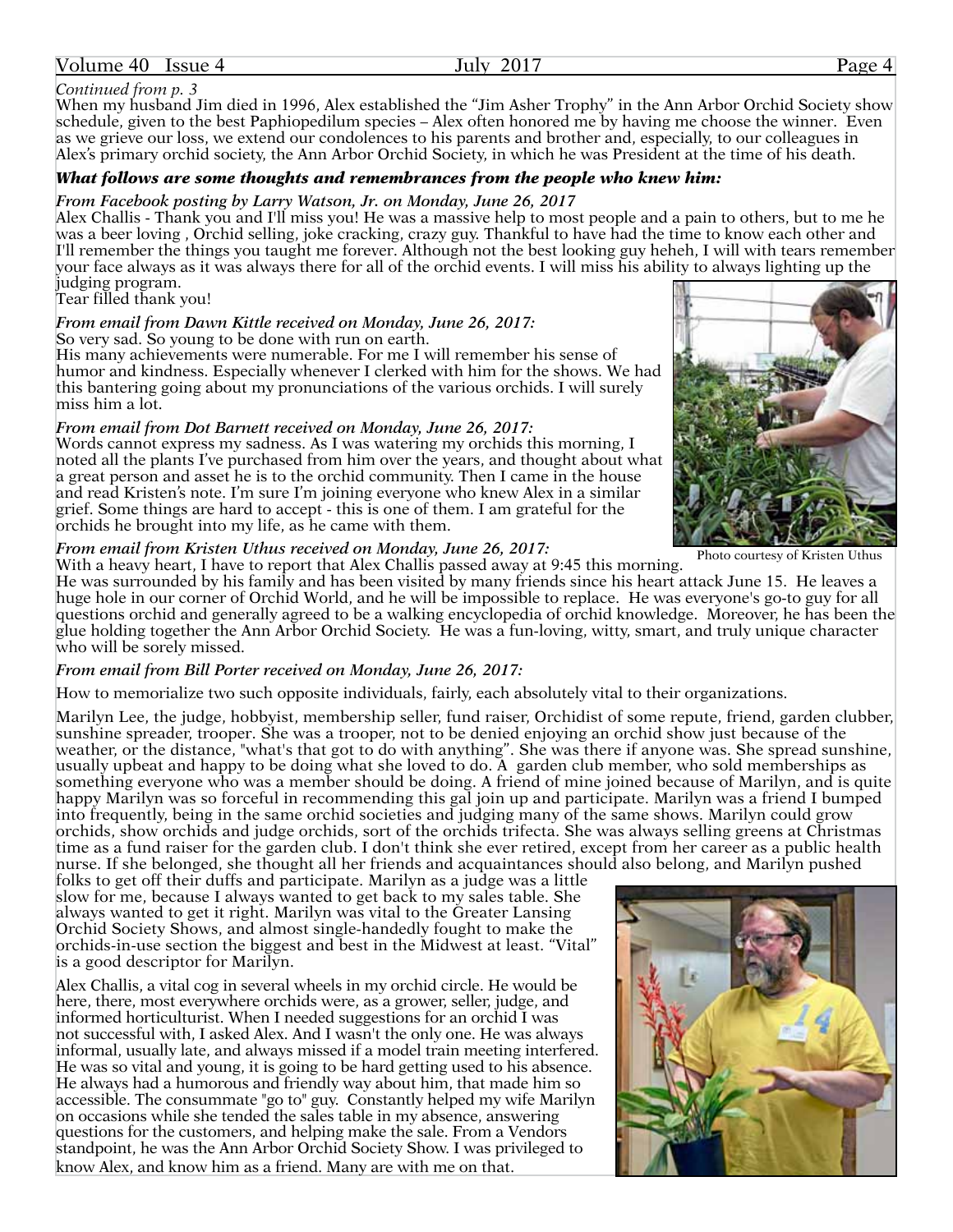# MINUTES OF GLOS GENERAL MEETING MAY 20, 2017 - submitted by Ioana Sonea, Acting Secretary

The meeting was called to order by President Rob Halgren at approximately 7pm.

Twenty-one GLOS members attended the meeting. The speaker John Curtin and his spouse brought a nice variety of plants to sell.

#### **Business items**

Upcoming GLOS meetings

- The next general meeting is June 17th, the topic is TBA.
- The annual GLOS picnic will be held at Granger Meadow Park at noon on July 22nd, with Mike Underwood and Rob Halgren as auctioneers. More details to follow in the Calypso.

#### **Election of officers**

The officers of the GLOS Board for the 2017-18 year were elected by acclamation (per our bylaws, a quorum is 15% of the membership: for 110 members, 17 were required for a quorum).

- President: Dawn Kittle
- Vice President: Doris Asher (incumbent her 3d/final year)
- Secretary: Diane Zoellner (incumbent -- her 3rd/final year)
- Treasurer: Rob Halgren
- Directors:
- Michael Henderson (in middle of 2-year term not up for re-election
- Carol Ann Stuht (incumbent her 2nd/final 2-year term)
- Newsletter Editor Dot Potter Barnett (incumbent no term limit)

#### **Presentation of awards**

Rob Halgren presented the following awards:

- Orchidist of the Year, along with a beautiful Cattleya, to Larry Watson and Kherwin Cheng Chua, who unfortunately could not be present.
- Silver Award of Appreciation (with a very promising Phragmipedium) to Ioana Sonea, who was most appreciative of the honor.

#### **Other business**

- In honor of the 40th anniversary of the founding of the Greater Lansing Orchid Society, a gorgeous cake decorated with orchids and a fruit salad were available for attendees.
- The show and tell table had several beautiful plants including a phenomenal Paphiopedilum belonging to Dot Barnett which had received an FCC 90 points at the Great Lakes Judging Center earlier in the day.
- Rob Halgren thanked the people who brought food to today's meeting (Tammy Scherer, Jim Churn and Ioana Sonea). Dawn Kittle, Carol Ann Stuht and Ioana Sonea volunteered to bring treats to the June meeting.

#### **Presentation**

John Curtin gave an excellent presentation about Lycastes and their culture, inspiring many to try their hand at growing these beautiful plants.

#### **Silent auction and raffle**

The silent auction netted GLOS \$32 after the sellers received their base prices. The raffle earned GLOS \$38.

Members dispersed at the conclusion of the raffle, at about 9pm.







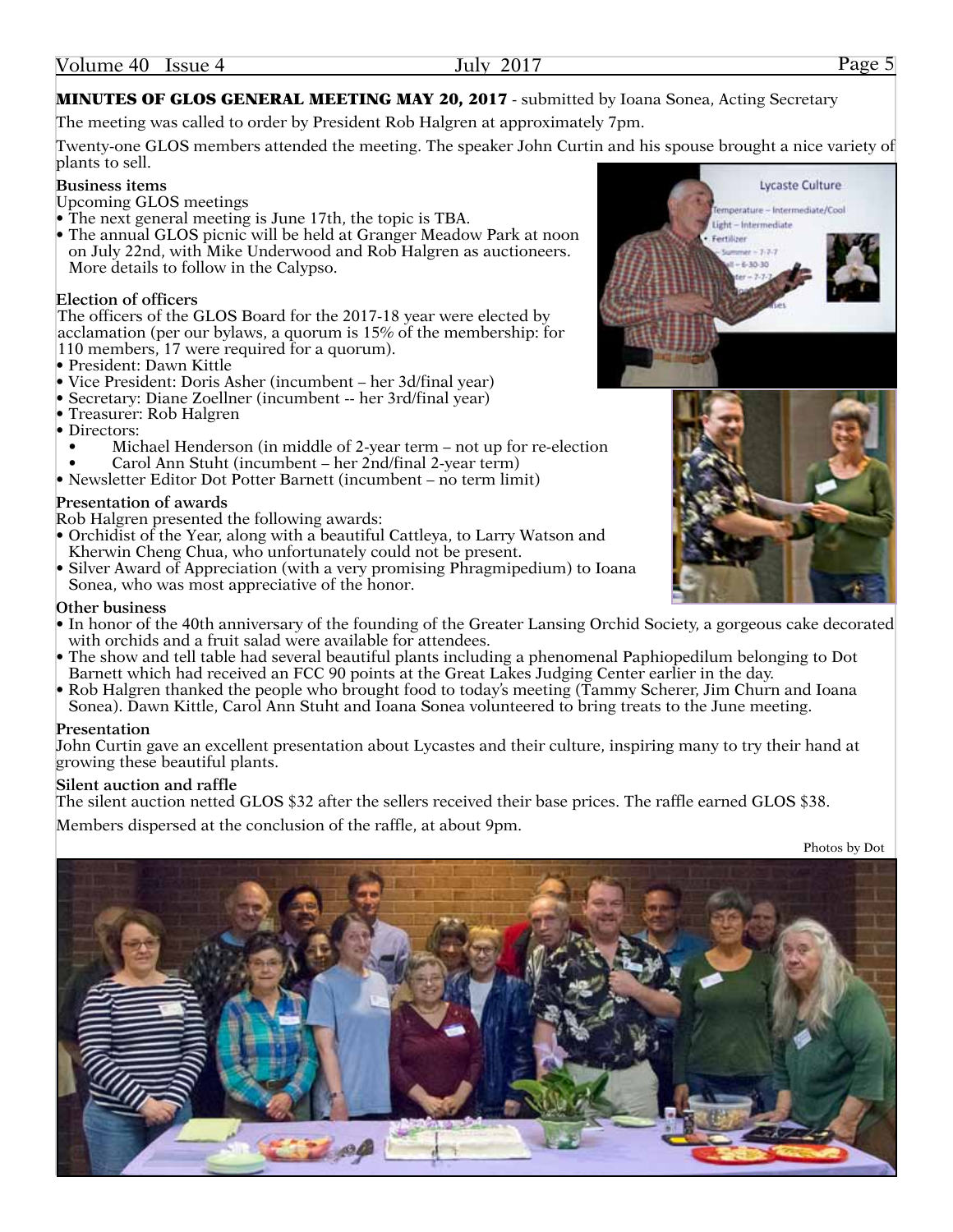| Volume 40<br>July<br><b>Issue 4</b> | 2017 | $P_{\text{age}}$ |
|-------------------------------------|------|------------------|
|-------------------------------------|------|------------------|

# GLOS GENERAL MEETING, JUNE 17, 2017 - submitted by Diane Zoellner, Secretary

President Dawn Kittle called the meeting to order at 7:05. She informed members that Marilyn Lee was in hospice and to send cards to her house. Alex Challis had a heart attack and is at U of M Hospital. Dawn asked everyone to keep him in their thoughts and to send cards.

Dawn passed out 3x5 cards to the 20 members present and asked everyone to write down ideas they would be interested in for topics for future meetings.

# **OLD BUSINESS**

*MEETINGS*

July 22, 2017, The Saturday picnic is at the Granger Meadows Park pavilion. Directions will be in the CALYPSO. The auctioneers will be Rob Halgren and Mike Underwood.

The August and September topics are yet to be determined. The church does have Wi-Fi, so AOS Webinars might be considered.

October 14, 2017, is the Special All-State Orchid Societies Meeting.

# **NEW BUSINESS**

A new AOS representative needs to be chosen. Until more information about this position's responsibilities is learned, the discussion is tabled until the next meeting.



Thank you to Dawn Kittle, Carol Ann Stuht, and Ioana Sonea for supplying food for tonight's meeting. Ioana Sonea and Michele volunteered to bring in refreshments for the August 19th meeting (the third of our experimental additional meetings).

Dot Potter Barnett discussed the lovely plants on the plant table. Dawn reminded everyone to purchase raffle tickets for the raffle table and to bid on items at the silent auction table.

Dawn introduced our speaker Jerrie Nichols, who did an amusing, informative and lively program called MURDER, MAYHEM AND MYSTERY, The Orchid's Journey From Jungle To Windowsill.

Winners of the raffle table and high bidders for the silent auction table took home their treasures.

The meeting ended at 9:15. Members cleaned tables and returned tables and chairs to their original places.

# GLOS BOARD MEETING, June 5, 2017 - Submitted by Diane Zoellner, Secretary

The board met at Carol Ann Stuht's house for a delicious meal of chicken, potato salad, asparagus, salad and homemade pound cake with whipped cream. Members present were Jerrie Nichols, Doris Asher, Dot Potter Barnett, Ioana Sonea, Michael Henderson, Diane Zoellner, Dawn Kittle, and Carol Ann Stuht.

#### TREASURER'S REPORT

The credit union needs some paper work before Ioana can transfer the treasurer's position to Rob. For the current period from April 3, 2017, to June 3, 2017, the income is \$699.08 with expenses of \$517.42. The net income for the reporting period is +\$181.66.

For year-to-date period (July 1, 2016 to June 3, 2017), the income is \$8,960.32 with expenses of \$8,678.63. The yearto-date net is +\$281.69.

# COMMITTEE REPORTS

Membership Committee: Doris reported that since the last report on April third, we have one new member. We welcome Fred Swartz as our new member. We received fourteen renewals with Bridget Ludwig renewing with a life membership. We currently have 111 members in 97 households. The current membership year ends on June 30, 2017.

Show Committee: Doris reported that we do not need an AOS Show Trophy for 2018 because Ioana gave us a trophy which will save GLOS about \$60-\$70. Doris has already replenished the ribbon inventory for 2018. She will send out the AOS judging application in late July. *Continued on p.7*



Photos by Dot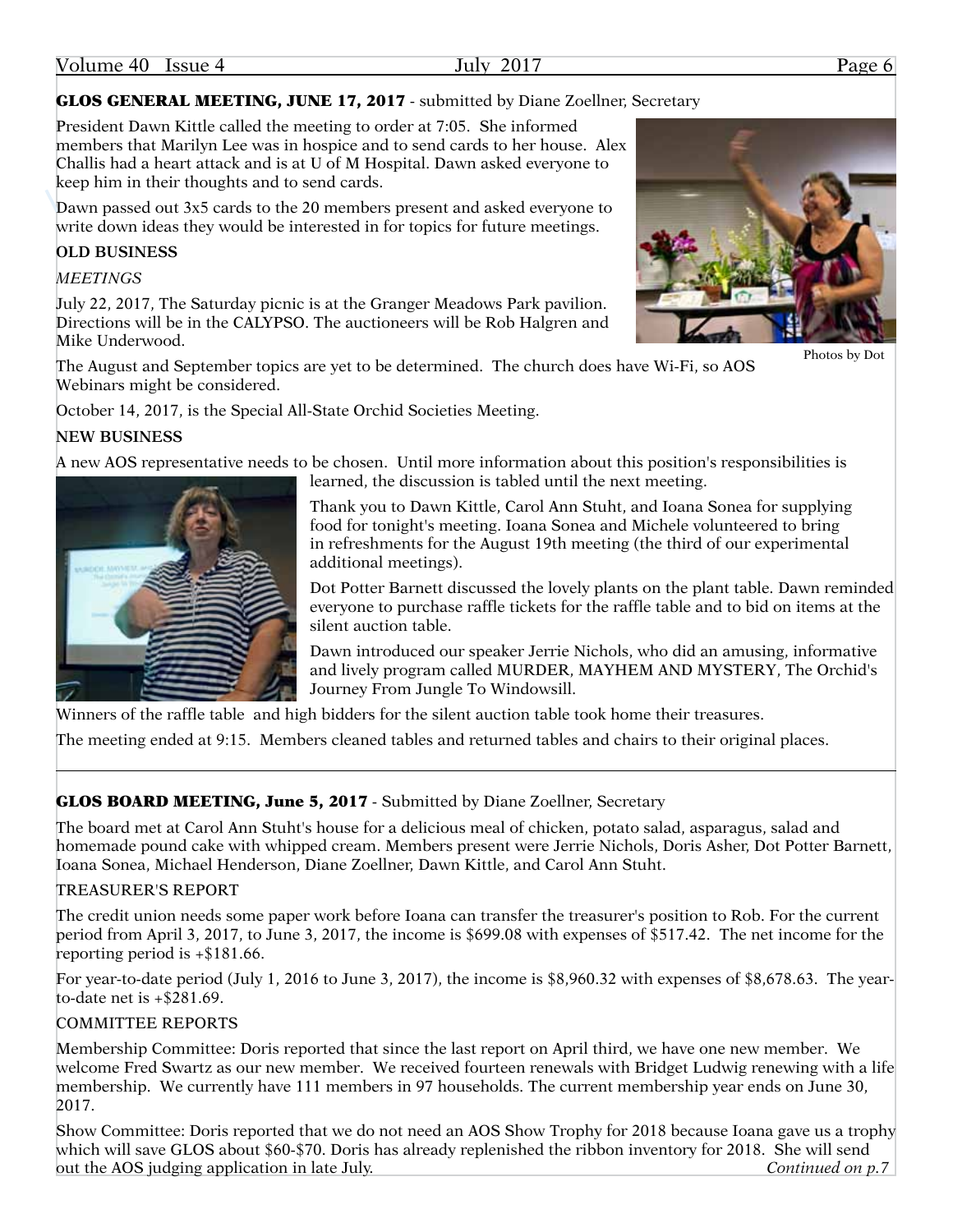### GLOS BOARD MEETING MINUTES - *Continued from p. 6*

OLD BUSINESS

Programs:

April 15, 2017 Dave Miller: The Equitant Oncidiums

There were 28 members who attended this meeting. It was one of the three new meetings. Dot sent out an email announcement to members with emails on Wednesday, April 5, 2017. On Thursday, April 6, 2017, Doris sent out 10 paper copies to members without email. (cost: \$4.90) The fee for the presentation was \$100. Jerrie took Dave to dinner. There were no other expenses. The Porters graciously hosted Dave on Saturday night. Dave reported that his sales of Tolumnias were good.

May 20, 2017 Society's Fortieth Anniversary

There were 21 members who attended. The anniversary cake was beautiful and delicious. GLOS received a \$30 gift card because the wrong flavor of cake was made. The election of officers was held. The annual awards winners were announced. The program was on Lycastes by John Curtin. There was no charge for the speaker.

June 17, 2017 One of three new meetings

This date is in conflict with GLJC Seminar which means many members will not be able to attend the GLOS meeting. (Rob, Doris, Alex, Bill Porter) Possible programs are: getting orchids ready for a show; sterilizing pots and repotting; setting up and staging a display; common and uncommon windowsill orchids; how to check registered names/parents using RHS website; no meeting but attend GLJC Seminar in Ann Arbor; Greenhouse crawl; or Jerrie has a program on the history of orchid collecting called "Murder, Mayhem, and Mysteries of Orchids". After a discussion, it was decided to have Jerrie present her program about the history of orchid collecting.

Saturday, July 22, 2017 Picnic

We have the pavilion at Granger Meadows Park reserved. Rob Halgren and Mike Underwood will be asked if they would be the auctioneers. GLOS will provide water and ice. Everyone will be asked to bring a dish to pass. Members bringing plants will be asked to come early so that plants can be priced or put up for the auction. Ioana will help with the pricing.

August 19, 2017 One of three new meetings

Doris cannot attend, so a volunteer is needed to transport supplies and set up the room. The program is yet to be determined. *(Editor's note: Kristen Uthus will talk about Japanese Orchids)*

September 16, 2017

The program is yet to be determined. It could be Glen Decker, Piping Rock Orchids, a program shared with Ann Arbor OS. However, their meeting is September 10th. The vote on the one-year experiment with the three added meetings (April, June, and August) should take place at this meeting.

1:30 p.m., October 14, 2017 Special All-State Meeting

Francisco Miranda - Brazilian Cattleyas, and George Hatfield - The AOS Today

We have booked the church meeting room. Ioana will contact Jack about GLOS members supplying additional food. The society already supplies the drinks.

November 18, 2017 Eric Sauer, President, Miami Valley Orchid Society

Topic to be determined and to be shared with Ann Arbor Orchid Society

January 20, 2018 Yet to be determined This is usually our Round Robin. One suggestion: How to prepare for a show.

March 17, 2018 Yet to be determined

AWAY SHOWS

Michiana, November 11-12

Saginaw Valley, November 25-26

#### NEW BUSINESS

- A Pete Ostlund received a request for a donation to the AOS for a new annual award for the finest Schomburgkia hybrid each year. They have raised 40% of the \$10,000 goal. It is mentioned and described in this month's ORCHIDS magazine. The board tabled any motion until the August Board meeting.
- B GLOS Liability Insurance Ioana reported that the insurance is automatically paid, but Doris, not Ioana, has been continually emailed the information. As the new treasurer, it will be put in Rob's name.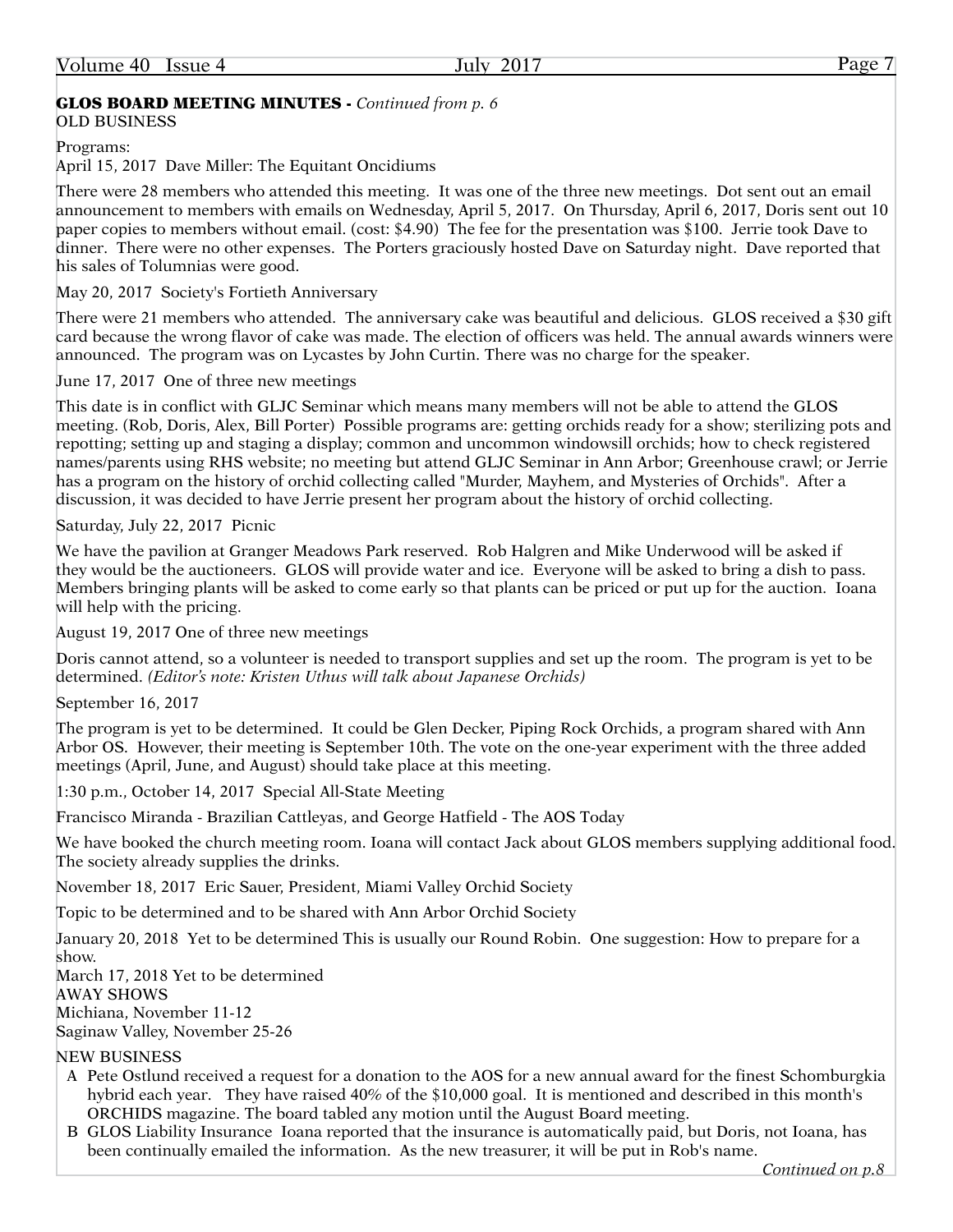| Volume 40 | Issue 4 | 20<br>ulv. | $-$ age |
|-----------|---------|------------|---------|
|           |         |            |         |

#### GLOS BOARD MEETING MINUTES - *Concluded from p.7*

- C Audit of Treasurer's books (Bylaws, p.5 & 7) When a change in treasurers occurs, an audit is suggested. Dawn will form an Audit Committee of 3 members. The Board proposed several possible members.
- D Budget (Bylaws p.7 & 8) Ioana volunteered to make a draft budget to present at the next board meeting.
- E Pete Ostlund invited the board to see his greenhouse when the board meets at Dot's house.
- F The July Calypso deadline is Friday, June 30, 2017 to Dot.
- G Announcement: GLJC Seminar on Cymbidiums & Dendrobiums is June 17-18

The August Board Meeting is Monday, August 7th at Dawn Kittle's House, 2014 Gannon, Howell, MI 48855 on Monday, August 7, 2017. All members are welcome.

The meeting was adjourned at 8:55.

# *GLOS Special Meeting in August*

#### KRISTEN UTHUS WILL BE OUR SPEAKER FOR OUR SPECIAL MEETING, AUGUST 19th

**Biography:**

Dr. Kristen Uthus studied both plant and animal ecology and evolution at Virginia Commonwealth University (VCU) and the Ohio State University (OSU). She then taught biology and ecology at several colleges including VCU, OSU, University of Michigan, and Eastern Michigan University. The daughter of a plant fanatic, Kristen has been growing orchids for over 20 years, sometimes more and sometimes less seriously. In April 2013, however, she began working with Dr. Glenn Lehr, the previous owner of New World Orchids, one of the first people to introduce Japanese orchids to the American market. After a short time, he offered her the business, and she fulfilled a lifelong dream of making orchids a full-time commitment by purchasing NWO from Dr. Lehr in January 2014.

Although she enjoys growing many varieties of orchids and other plants, miniatures remain her passion—the weirder the better. New World Orchids specializes in Japanese species including Neofinetia falcata, Dendrobium moniliforme, and Sederia japonica as well as Asian Cymbidium species, but her miniature selection has been expanding to include other small species including Pleurothallids, Bulbophyllums, and Angraecums. Although not ever entirely up to date, you can check out some of NWO's offerings at www.newworldorchids.com.

Kristen lives in Manchester, MI, about an hour west of Detroit. She is supported in her orchid pursuits by her husband, Dr. Kevin Wehrly, her two sons, Henry and Gus, and a veritable menagerie of lovable animals

#### Kristen's talk will be: **Japanese Orchid: The Small and Mighty**

Japanese orchids are not typical in the orchid world as they are often collected for their leaves rather than their flowers. In her talk "Japanese Orchids: the Small and Mighty," Kristen will speak about what makes Japanese orchids stand out in a crowd and why Neofinetia falcata may be the easiest of all orchids to grow.

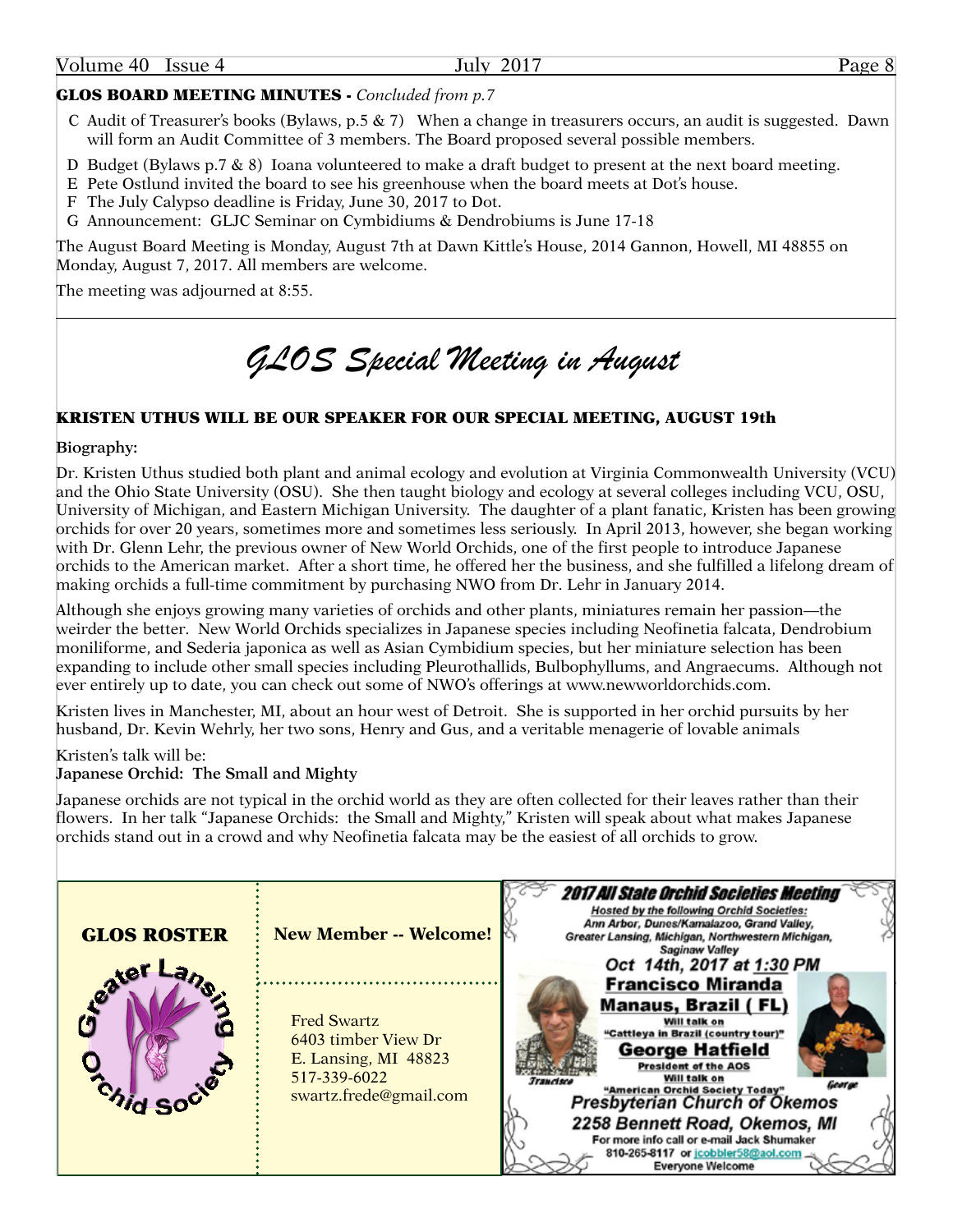WEAR YOUR SOCIETY NAME TAG TO PICNIC - submitted by Doris Asher, Membership Committee Chair

Your Society's Membership Committee no longer collects and holds members' name tags. Each member keeps his or her own GLOS name badge.

Please remember to wear your badge to the Picnic. Let's help everyone greet everyone by name by wearing a name tag. Doris will have write-on name tags for visitors and for anyone who forgets his or her official badge.

(If you have lost your name tag, kindly let either Dot or Doris know. Dot will prepare a replacement for you.)

### **MEMBERSHIP YEAR DRAWS TO A CLOSE** - submitted by Doris Asher, Membership Committee Chair

Since the Society's fiscal year runs from July 1 to June 30 of each year, members for the 2016-2017 year who have not yet renewed their membership for 2017-2018 are now in arrears, and this July newsletter is the last one they will receive. Annual dues are \$8.00 for an individual plus an additional \$4.00 for each additional household member. For members who want to save significant money over time, the Society offers a life membership for a one-time payment of \$80.00. Thirty-seven people have already taken advantage of the life membership.

Please make checks payable to GLOS and send them to Treasurer Ioana Sonea, 3740 Chippendale Drive, Okemos, MI 48864. Or, save a stamp and pay Ionea in person when you come to the Picnic on July 22nd!

So far, 62 households (72 individuals) have already paid their dues for the coming year; we need to hear from 29 households (36 individuals) who have not yet renewed. (These numbers accurate as of Monday, June 26, 2017.)

(Members who have not yet paid for the coming year have their names highlighted in yellow on the mailing label on this issue. Such members need to pay at this time so they will not miss any issues of The Calypso. The Editor will contact those members receiving their newsletters electronically to remind those who have not yet renewed to do so.)

*Thank-you, Carol!*

GOOD NEWS: Carol Ann Stuht has volunteered to be our AOS representative and liaison.

#### SPECIAL HONOR TO GLOS MEMBER

George Hatfield, President of the American Orchid Society, presented Doris Asher with the Society's silver medal at the Society's semiannual business meeting in Coral Gables, FL, on May 20, 2017. The inscription on the medal reads "Doris Asher for outstanding work facilitating

founding and set up of the AOS Library at Fairchild May 20, 2017". Doris has served on the AOS Library and Archives Committee since about 2004.

This special medal goes into Doris' "special treasures" place! Photos by Dot





# AOS CORNER

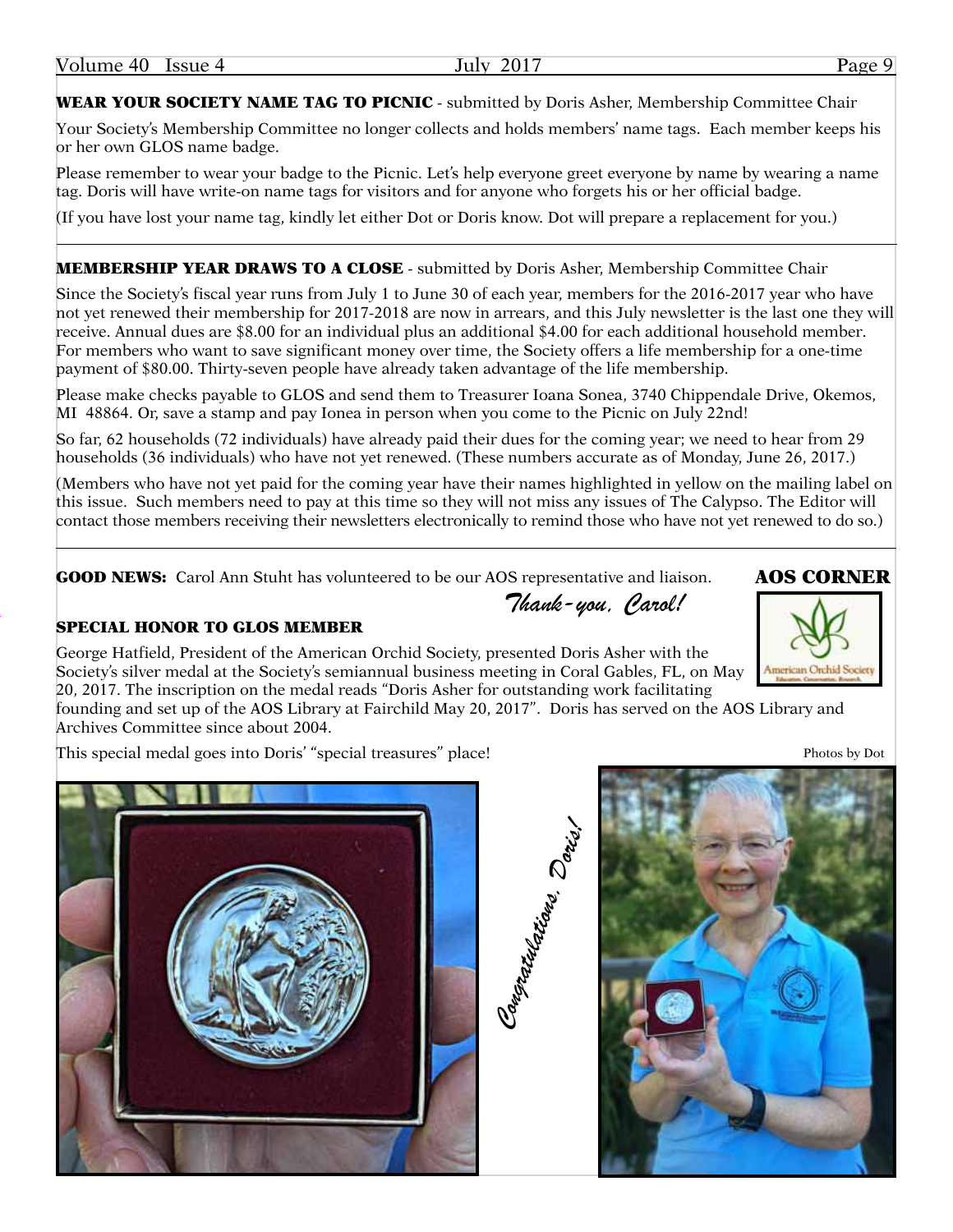#### GREAT LAKES JUDGING CENTER EDUCATION SEMINAR 2017

- submitted by Doris Asher, Registrar

In order to maintain his or her status as an accredited judge for the American Orchid Society, each judge must get twelve hours of continuing education each year. To assist their personnel in doing so, each judging center, such as our local one, the Great Lakes Judging Center, provides an educational session during each of its monthly judging sessions. However, it is difficult to offer twelve hours in this manner. Therefore, once a year, on the third weekend of June, we hold an educational seminar, which runs Saturday afternoon and evening and Sunday morning at excellent conference facilities provided by Washtenaw Community College in Ann Arbor.

We rotate through the Mid-America Orchid Congress show schedule for

our topics. This year we concentrated on the Cymbidiums and the Dendrobiums. Next June the topic will be the miscellaneous genera, such as the Pleurothallis, Lycastes, Bulbophyllums.

In addition to the 20 judges headquartered in the Ann Arbor judging center, about thirty other people attended this year's Seminar. These thirty included judges from the Toronto and the Cincinnati Judging Centers and interested orchid people from the Cleveland area as well as from several of our Michigan-based orchid societies. The combination of people to ask questions of the presenters and to interact throughout the weekend provides vibrancy to the event that might be lacking if the seminar were limited to just the GLJC personnel.

Activities on Saturday open with official AOS award judging in which everyone is invited to participate. Once the judging is concluded, the talks begin. Because we had extra time in the schedule, we added an unscheduled talk by Jean Ikeson on "The Basics of Nomenclature and Taxonomy". We heard Barry Jones on "The Latouria Dendrobiums", Dave Miller on "Why Own More Than One Dendrobium unicum Hybrid?", John Dunkelberger on "Cymbidium Hybridizing", Kristen Uthus on "Dendrobium moniliforme", Laura Bonnell on "The Dendrobium bigibbum Complex", and Carol Butcher on "Red Cymbidiums". We had a delicious buffet dinner served in our seminar room; we bid on silent auction items; we had live auctions, with the facility of Rob Halgren serving as auctioneer. We ate snacks provided by the GLJC judges.

Then, suddenly, it was 1:00 on Sunday, and the Seminar weekend was over, to be renewed in 2018!

Maybe you will plan to join us June 16-17!

#### TREASURER'S REPORT JUNE 3 2017 - Submitted by Ioana Sonea, Treasurer

Current period from 04/03/2017 to 06/03/2017. Income: \$699.08

- Balance show table fee: 200
- Dues: 184
- Reimbursement for room rental for All-Society Meeting in Oct. 2017: 100
- Donations: 38
- Silent auction: 107
- Raffle: 55
- Donations for print Calypso: 15.08

Expenses: \$517.42

- Auto Owner's Insurance (liability): 295
- April speaker's fee (Dave Miller): 100
- Refund for printer ink (for show flower arrangement flyers) to Marilyn Lee: 52.98
- Silent auction base price (to seller): 47
- Reimbursement for April speaker's dinner to Jerrie Nichols: 15.24
- Reimbursement for show parking to Marilyn Lee: 7.20

Net income for reporting period: + \$181.66





Photo by Dot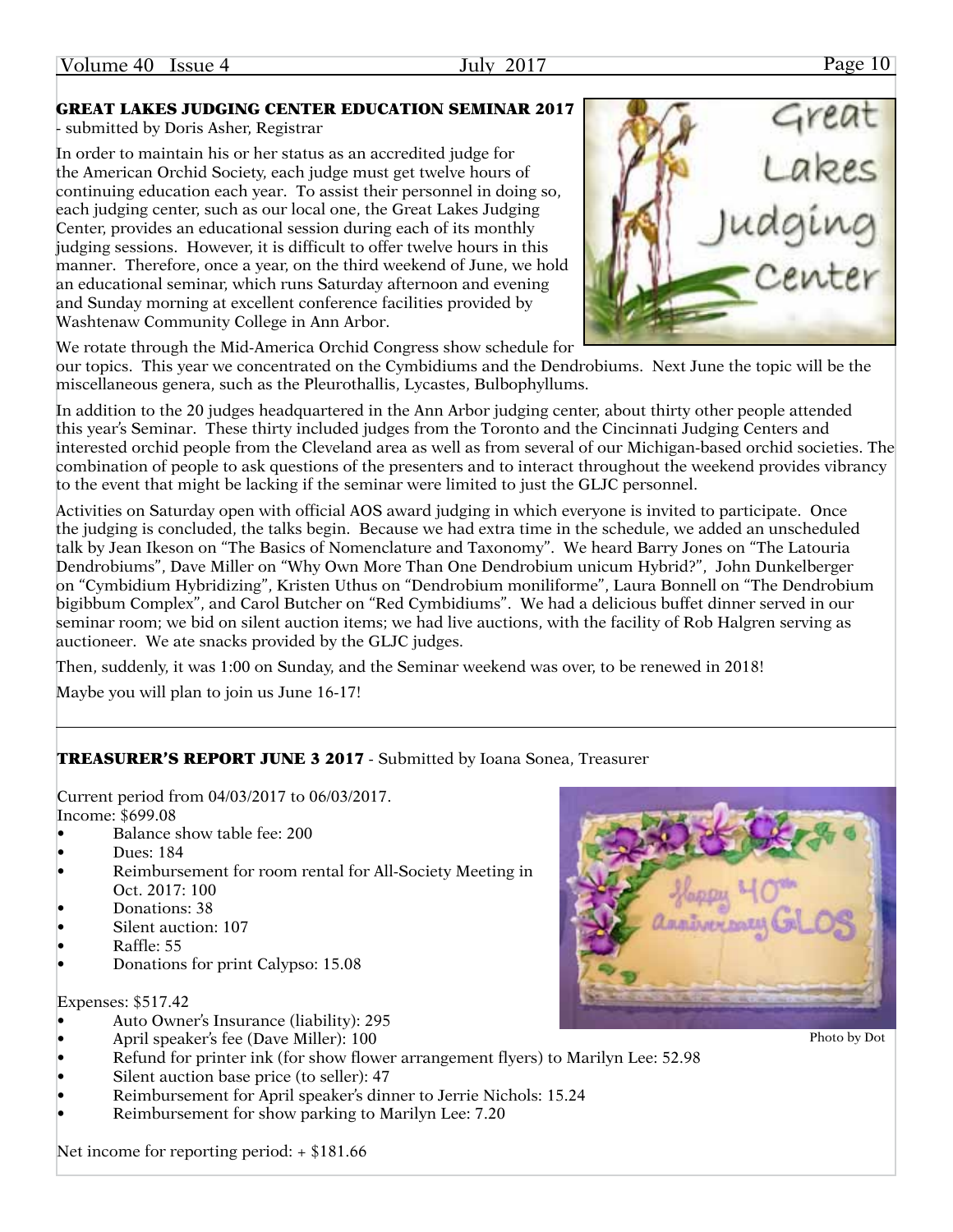**PO Box 275** 

Lansing, MI



rob@littlefrogfar

3022 Bluebush Rd. Monroe, Michigan 48162